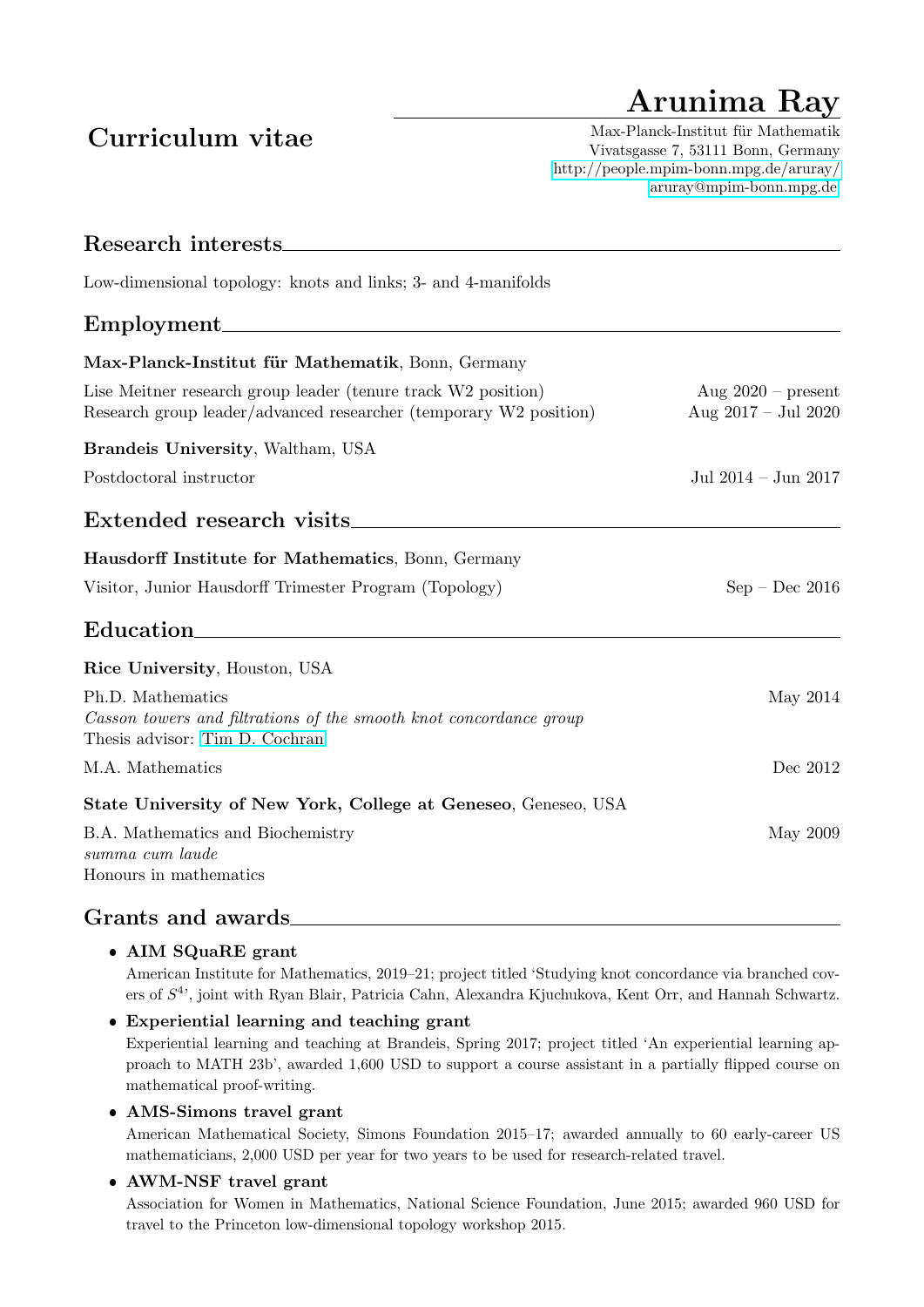### Nettie S. Autrey fellowship

Rice University Office of Graduate & Postdoctoral Studies, 2013–14; awarded annually to a single graduate student in the Schools of Natural Sciences or Engineering.

### Robert Lowry Patten award

Rice University Graduate Student Association, 2013; one of four annual awards recognising service towards improving PhD student life and education.

### Past and upcoming research talks

#### 2022

Annual conference, Indian women in mathematics • Colloquium, Georg-August-Universität Göttingen  $\bullet$  Stanford topology seminar  $\bullet$  Montana state university mathematics seminar  $\bullet$  Columbia geometric topology seminar  $\bullet$  Colloquium in pure mathematics, University of Hamburg  $\bullet$  SUNY Geneseo mathematics colloquium  $\bullet$  Princeton topology seminar  $\bullet$  Durham topology seminar  $\bullet$  New developments in four dimensions, conference at University of Victoria • SFB-lecture, Universität Regensburg

#### 2021

AMS special session on invariants of knots and links, Joint mathematics meetings, Washington DC  $\bullet$  MPIM topology seminar  $\bullet$  Building bridges seminar  $\bullet$  Regensburg low-dimensional geometry and topology seminar • Nearly Carbon Neutral Geometry and Topology conference • Minisymposium on low-dimensional topology, European Congress of Mathematics Hausdorff Center for Mathematics Symposium • Special session on recent advances in low-dimensional topology, AMS southeastern sectional meeting • Geometry and Topology seminar, Paris 6

#### 2020

Clay Mathematics Institute Workshop: Low-dimensional topology  $\bullet$  MPIM topology seminar  $\bullet$  Geometry and topology seminar, CIRGET (Montreal) • University of Wisconsin-Milwaukee topology seminar • University of North Carolina, Chapel Hill AWM lecture series • Tech topology conference

#### 2019

Duke University geometry/topology seminar • Banff International Research Station Workshop: Unifying 4-dimensional knot theory • LMS Durham Symposium: Pseudoholomorphic Curves and Gauge Theory in Low-Dimensional Topology • Swissknots 2019 • Conference on knot concordance and lowdimensional manifolds, Le Croisic, France • Knots and braids in Norway • Indiana University topology seminar  $\bullet$  Rice University topology seminar  $\bullet$  Winterbraids IX (contributed talk)

#### 2018

Workshop on twisted and quantum knot invariants, Durham University • Workshop on Topologie, Oberwolfach (contributed talk)  $\bullet$  29. Nordrhein-Westfalen topology meeting, Universität Bonn  $\bullet$ MPIM topology seminar

#### 2017

Université de Genève séminaire de topologie et géométrie  $\bullet$  Universität Regensburg SFB seminar  $\bullet$ Universität Bern mathematics colloquium • Universität Bonn topology oberseminar • Georgia international topology conference, UGA  $\bullet$  AMS special session on invariants of knots, links and 3-manifolds, AMS spring eastern sectional meeting, Hunter College, City University of New York  $\bullet$  Rice University topology seminar  $\bullet$  UT Austin topology seminar  $\bullet$  Conference on Floer homologies and topology of 4-manifolds, UMass Amherst  $\bullet$  Notre Dame topology seminar  $\bullet$  Geometry and topology seminar, CIRGET (Montreal) • Brandeis University topology seminar • UC Riverside special colloquium, • Bowdoin College colloquium • AMS Session on topology and manifolds, Joint mathematics meetings, Atlanta (contributed talk)

#### 2016

UNC Charlotte special colloquium • Hausdorff Center for Mathematics seminar • Hausdorff Institute for Mathematics knot concordance and 4-manifolds seminar  $\bullet$  Topology in dimension 3.5: a conference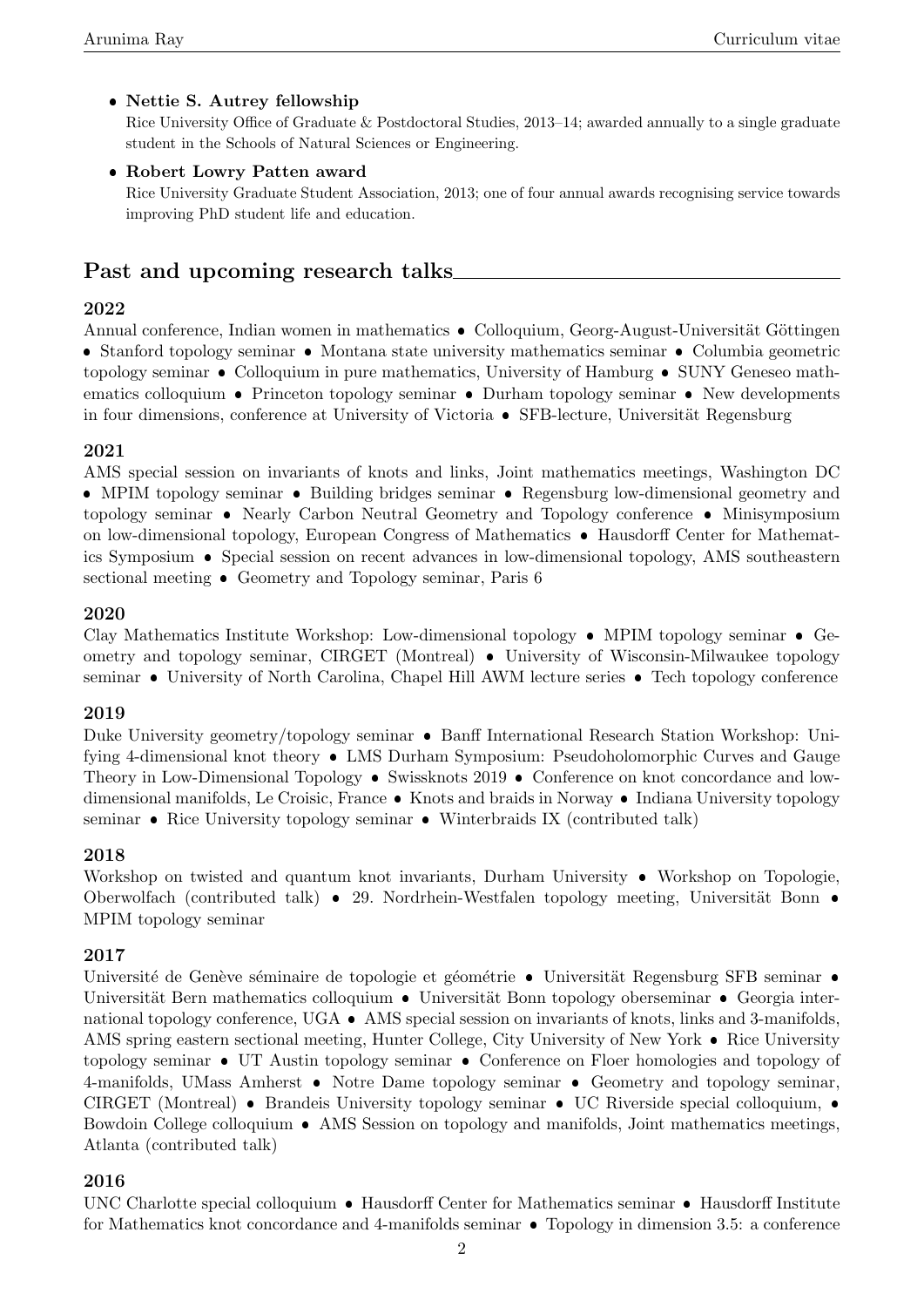in memory of Tim Cochran  $\bullet$  Indiana University topology seminar  $\bullet$  Rice University topology seminar • San Francisco State University special colloquium • University of Virginia geometry seminar • Lafayette College mathematical adventures and diversions • SUNY Geneseo mathematics depart-

ment colloquium AMS Session on topology and knot theory, Joint mathematics meetings, Seattle (contributed talk)

#### 2015

Brandeis University IGERT seminar • Session on low-dimensional topology and geometric group theory, 2015 CMS winter meeting, Montreal AMS special session on geometric perspectives on knot theory, AMS central sectional meeting, Loyola University  $\bullet$  Moab topology conference  $\bullet$  AWM research symposium (poster presentation) • Brandeis University EveryTopic seminar

#### 2014

Syracuse University topology seminar • Wesleyan University topology seminar • AMS special session on knot concordance and 4-manifolds, AMS central sectional meeting, University of Wisconsin-Eau Claire • Boston College topology seminar • Workshop on topology and invariants of smooth 4-manifolds, Simons Center for Geometry and Physics University of Wisconsin-Eau Claire STEM colloquium AMS special session on knots and their invariants, Joint mathematics meetings, Baltimore (contributed talk)

#### 2013

AMS special session on geometric aspects of 3-manifold invariants, AMS central sectional meeting, Washington University at St. Louis • AMS special session on geometric topology in low dimensions, AMS central sectional meeting, Washington University at St. Louis  $\bullet$  Rice University topology seminar (2 talks) • Lehigh University geometry and topology conference • SUNY Geneseo mathematics department colloquium

### Teaching and mentorship

Postdocs mentored (MPIM)

| $\bullet$ JungHwan Park        | Jul $2017 - \text{Jun } 2018$ |
|--------------------------------|-------------------------------|
| • Paolo Aceto                  | Sep $2017 - Aug 2018$         |
| $\bullet$ Filip Misev          | Mar $2018 - \text{Feb } 2020$ |
| • Sümeyra Sakallı              | Sep $2018 - Aug 2020$         |
| $\bullet$ Alexandra Kjuchukova | Oct $2018 - \text{Aug } 2020$ |
| • Alberto Cavallo              | Nov $2018 - Aug 2020$         |
| $\bullet$ Wenzhao Chen         | Sep $2019 - Aug 2021$         |
| • Anthony Conway               | Sep $2019 - Dec 2020$         |
| $\bullet$ Marco Marengon       | Sep $2020 - Aug 2021$         |
| $\bullet$ Biji Wong            | Sep $2020 - Jan 2022$         |
| $\bullet$ Tom Hockenhull       | Sep $2020 - Aug 2022$         |
| • Patrick Orson                | Sep $2021 - Aug 2022$         |
| Abhishek Mallick               | Sep $2021 - \text{Aug } 2022$ |
| • Katherine Raoux              | Sep $2021 - \text{Aug } 2022$ |

Students (MPIM/Universität Bonn)

- PhD thesis:
	- Benjamin Matthias Ruppik, Knotted surfaces, Casson-Whitney 2018-22 unknotting and deep slice disks
- PhD thesis committee member: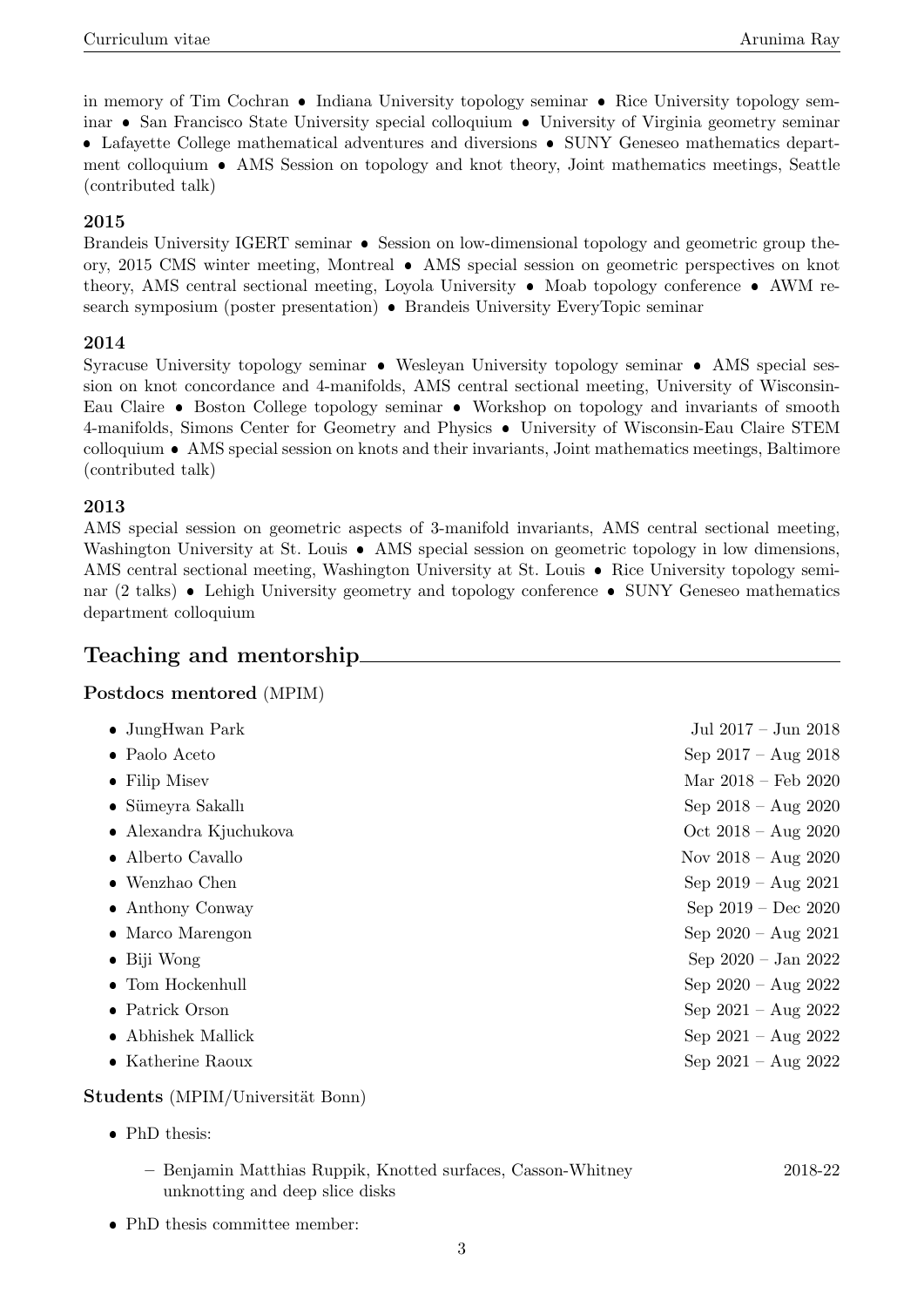| - Tynan Kelly, Twisted linking numbers and Casson-Gordon invariants<br>(Brandeis)                   | 2015                     |
|-----------------------------------------------------------------------------------------------------|--------------------------|
| - Katherine Raoux, Tau-invariants for knots in rational homology spheres<br>(Brandeis)              | 2016                     |
| - Jason Joseph, Applications of Alexander ideals to knotted surfaces in 4-space<br>(UGA)            | 2020                     |
| - Oliver Singh (Durham)                                                                             | 2022                     |
| $\bullet~$ Masters thesis:                                                                          |                          |
| - Didac Violan Aris, The proper $h$ -cobordism theorem and the<br>4-dimensional Poincaré conjecture | 2018-19                  |
| - Constanze Schwarz, Donaldson's theorem as a sliceness obstruction                                 | 2020-21                  |
| - Isacco Nonino, Smooth structures on non-compact 4-manifolds                                       | 2021-22                  |
| - Fadi Mezher, Kreck's modified surgery<br>and applications to the classification of manifolds      | $2021 - 22$              |
| • Masters thesis, second evaluator:                                                                 |                          |
| - Mihail Arabadji, Indeterminacy of triple linking numbers                                          | 2019-20                  |
| - Freya Bretz, Surface graphs, surface bundles and spin structures                                  | 2020                     |
| $\bullet$ Bachelors thesis:                                                                         |                          |
| - Miriam Ruß, Milnor's invariants of links                                                          | 2018                     |
| - Ekin Ergen, Fundamentals of 3-manifold topology                                                   | 2019                     |
| - Magdalina von Wunsch-Rolshoven, 3-manifolds as branched covers                                    | 2020                     |
| - Arne Beines, The bridge number of knots                                                           | 2020                     |
| - Felix Bertram, Generalised Whitehead manifolds                                                    | 2020                     |
| - Frieda Kern, Universal branching links                                                            | 2021                     |
| - Yves Etienne Jäckle, The trace embedding lemma                                                    | 2021                     |
| - Line Uhe, The algebraic knot concordance group                                                    | 2022                     |
| - Maximilian Hans, Integer homology spheres and the Birman-Craggs homomorphisms 2022                |                          |
| • Bachelors thesis, second evaluator:                                                               |                          |
| - Florian Tecklenburg, Euler number of a map                                                        | 2020                     |
| - Pauline Kranenburg, Wirtinger-Präsentierung für Knotengruppen                                     | 2022                     |
| Lecture and seminar courses                                                                         |                          |
| • Calculus II, Rice University                                                                      | Summer 2011              |
| <b>Calculus II, Rice University</b>                                                                 | Fall 2011                |
| Sequences and series, Rice Emerging Scholars Program, Rice University<br>٠                          | Summer 2012              |
| Introduction to algebra, Part II, Brandeis University<br>٠                                          | Spring 2015              |
| (honours course)                                                                                    |                          |
| Applied linear algebra, Brandeis University                                                         | Spring 2015              |
| Topology I, Brandeis University<br>٠<br>(first-year PhD course)                                     | Fall 2015, Fall 2014     |
| • Introduction to topology, Brandeis University<br>(honours course)                                 | Fall 2015                |
| • Introduction to proofs, Brandeis University<br>(writing-intensive course)                         | Spring 2017, Spring 2016 |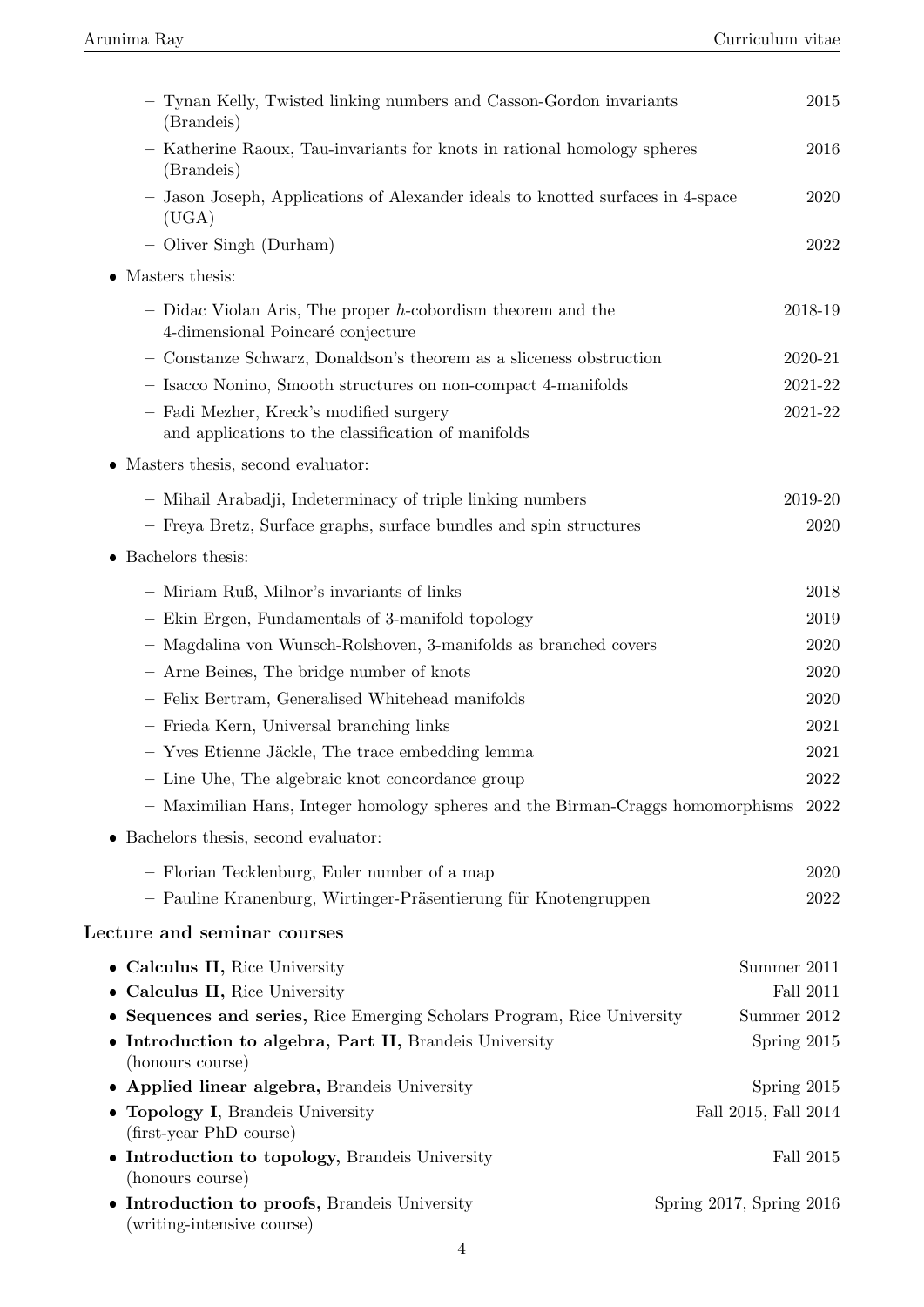| <b>Topology II</b> , Brandeis University<br>(first-year PhD course)                                                                                                | Spring 2017          |
|--------------------------------------------------------------------------------------------------------------------------------------------------------------------|----------------------|
| Topology of 4-manifolds, MPIM/Universität Bonn<br>$\bullet$<br>(masters-level course, co-taught with Peter Teichner)                                               | Winter $2018/19$     |
| Topological manifolds, MPIM/Universität Bonn<br>$\bullet$<br>(masters-level course, co-taught with Mark Powell)<br>offered online, $30+$ regular viewers worldwide | Winter $2020/21$     |
| · Topological manifolds II, MPIM/Universität Bonn<br>(masters-level seminar course, co-taught with Mark Powell)                                                    | Summer 2021          |
| • Einführung in die Topologie und Geometrie, Universität Bonn<br>undergraduate course, in German, co-taught with Daniel Kasprowski)                                | Summer 2021          |
| ${\rm Minic}$ ourses                                                                                                                                               |                      |
| • The double suspension theorem, $3$ lectures, MPIM/Universität Bonn<br>Slice knots and knot concordance, 3 lectures, Winterbraids XI, Dijon<br>٠                  | Jan 2022<br>Dec 2021 |
| Topological 4-manifolds: the disc embedding theorem<br>$\bullet$<br>and beyond, 5 lectures, Tech topology summer school                                            | Jul 2021             |
| • Exotic $\mathbb{R}^4$ s, 2 lectures, MPIM/Universität Bonn                                                                                                       | Jan 2018             |
| <b>Reading courses</b> (Brandeis University)                                                                                                                       |                      |
| • Abstract algebra, Doreen Reuchsel<br>(post-baccalaureate student)                                                                                                | Spring 2015          |
| • Mathematical biology, Gabriel Pimentel<br>(undergraduate student, Brazil scientific mobility program)                                                            | Summer 2015          |
| 4-manifolds, Anthony Villafranca, McKee Krumpak, Langte Ma<br>$\bullet$<br>(masters/PhD students)                                                                  | Spring 2016          |

### Service & Outreach

- Scientific committee, MPIM, August 2017 present; advise on selection of new guests at MPIM.
- Gender equality officer, MPIM, November 2020 present.
- Moderator, MPIM Preprints, September 2020 present.
- Outreach event organisation
	- Graduate research opportunities for women, a conference for undergraduate women in mathematics, Universität Bonn, March 2022
	- $-$  Teatime with women in mathematics, event for PhD students and postdocs, Universität Bonn/MPIM, June 2021
	- Virtual screening, Picture a scientist, MPIM, March 2021
- Outreach talks and event participation
	- $-$  Participant, Train the Trainer workshop, Universität Heidelberg, March 2022
	- Speaker, Welche Form hat unser Universum?, Bonner Mathenacht, November 2021
	- $-$  Invited guest, Ally day, Teatime for people in mathematics, Universität Bonn mathematics department, November 2021
	- Speaker, Knoten in der Mathematik, Bonner Matheclub, June 2021
	- $-$  Moderator, discussion on *Picture a scientist*, Universität Bonn mathematics department, May 2021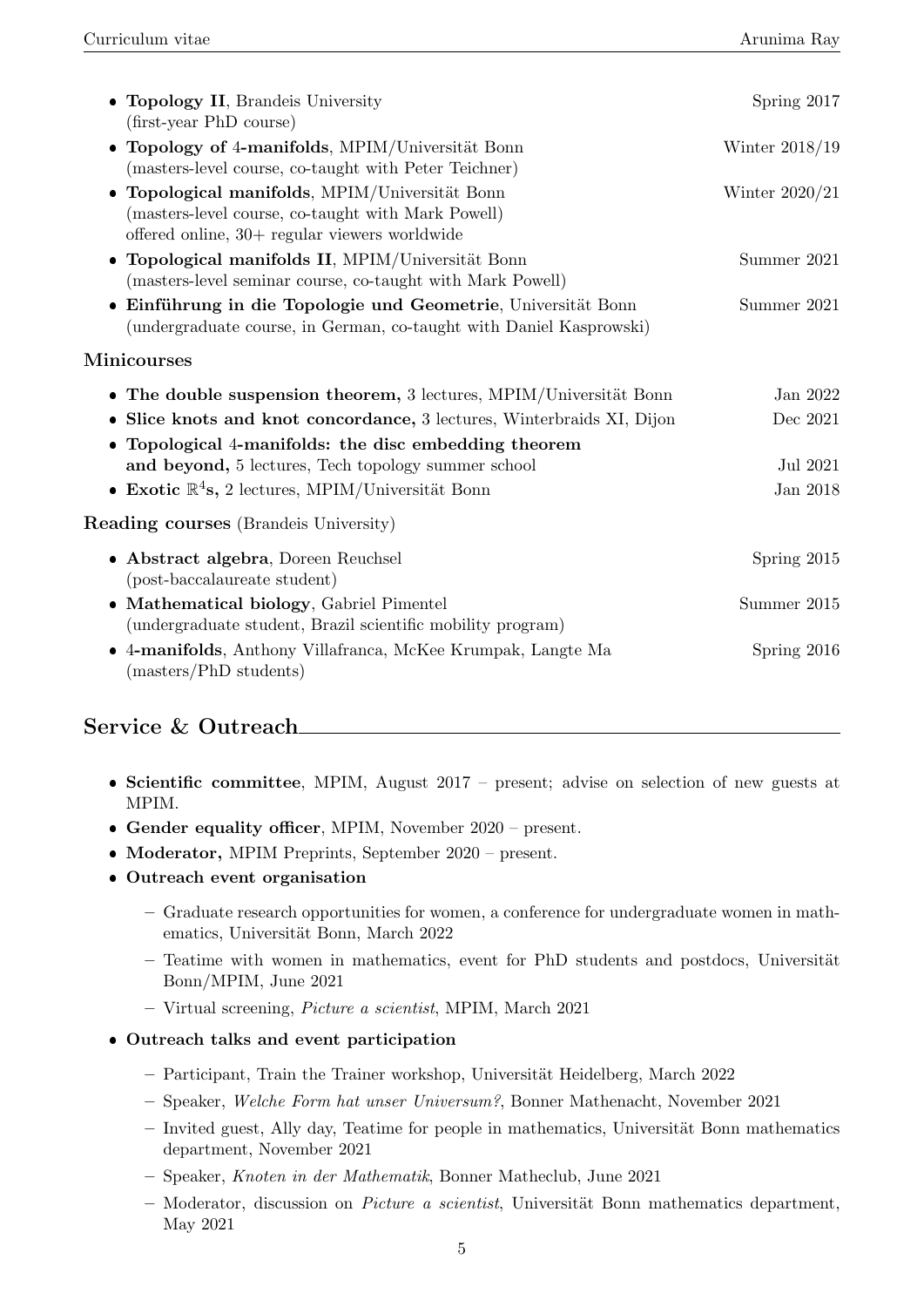- $-$  Invited guest, Upstream lunch break, Universität Heidelberg, February 2021, February 2022
- $-$  Invited guest. Teatime for women in mathematics, Universität Bonn mathematics department, January 2021
- Judge, AWM Essay Contest: Biographies of contemporary women in mathematics, 2016, 2017, 2018, 2020, 2021, 2022.
- Panelist, Increasing Diversity in STEM and Ways in which High School and Middle School girls can make contributions: A Panel Discussion, Sonia Kovalevsky Day, University of Wisconsin-Eau Claire, 2014
- Panelist, Women in Grad School: A Panel Discussion, Women's Resource Center, Rice University, 2012
- Panelist, I Know What You Should Do Next Summer: A Panel Discussion, Nebraska Conference for Undergraduate Women in Mathematics, 2009
- Referee reports and quick opinions for: Inventiones Mathematicae, Geometry  $\mathcal{B}$  Topology, Journal of Topology, Journal für die reine und angewandte Mathematik (Crelle's journal), Compositio Mathematica, Advances in Mathematics, Algebraic & Geometric Topology, Forum of Mathematics, Sigma, International Mathematical Research Notices, Michigan Mathematical Journal, NYJM Monographs, Communications in Analysis and Geometry, Bulletin of the London Mathematical Society, Journal of Knot Theory & its Ramifications, Topology Proceedings, Topology & its Applications.
- Reviewer, Mathematical Reviews, Zentralblatt MATH.
- Conference (co-)organisation:
	- MFO workshop: Morphisms in low dimensions, January 2023
	- MATRIX-MFO tandem workshop: Invariants and Structures in Low-Dimensional Topology, September 2021
	- AMS special session on women in topology, Joint mathematics meetings, January 2017, January 2019, January 2020
	- Workshop on 4-manifolds, MPIM, September 2019
	- Workshop on four-manifolds: Confluence of high and low dimensions, Fields Institute, July 2019
	- Workshop on smooth concordance classes of topologically slice knots, American Institute for Mathematics, June 2019
	- AWM special session on 3- and 4-manifolds, AWM research symposium, Rice University, April 2019
	- Conference on 4-manifolds and knot concordance, MPIM, October 2016
- Seminar (co-)organisation:
	- Topology seminar, MPIM, August 2017 present
	- EveryTopic seminar, Brandeis University, Spring 2017, 2015–16
	- Spectral sequences seminar, Brandeis University, Fall 2014
	- Heegaard-Floer "computationar", Rice University, Spring 2014
	- 4-manifolds seminar, Rice University, Spring 2014
	- Characteristic classes seminar, Rice University, Summer 2012
	- Knot invariants seminar, Rice University, Summer 2011
- Undergraduate advisor (18 advisees), Brandeis University 2015–16
- Examining committee for a postdoctoral position, SISSA (Trieste)
- NSF merit review panel